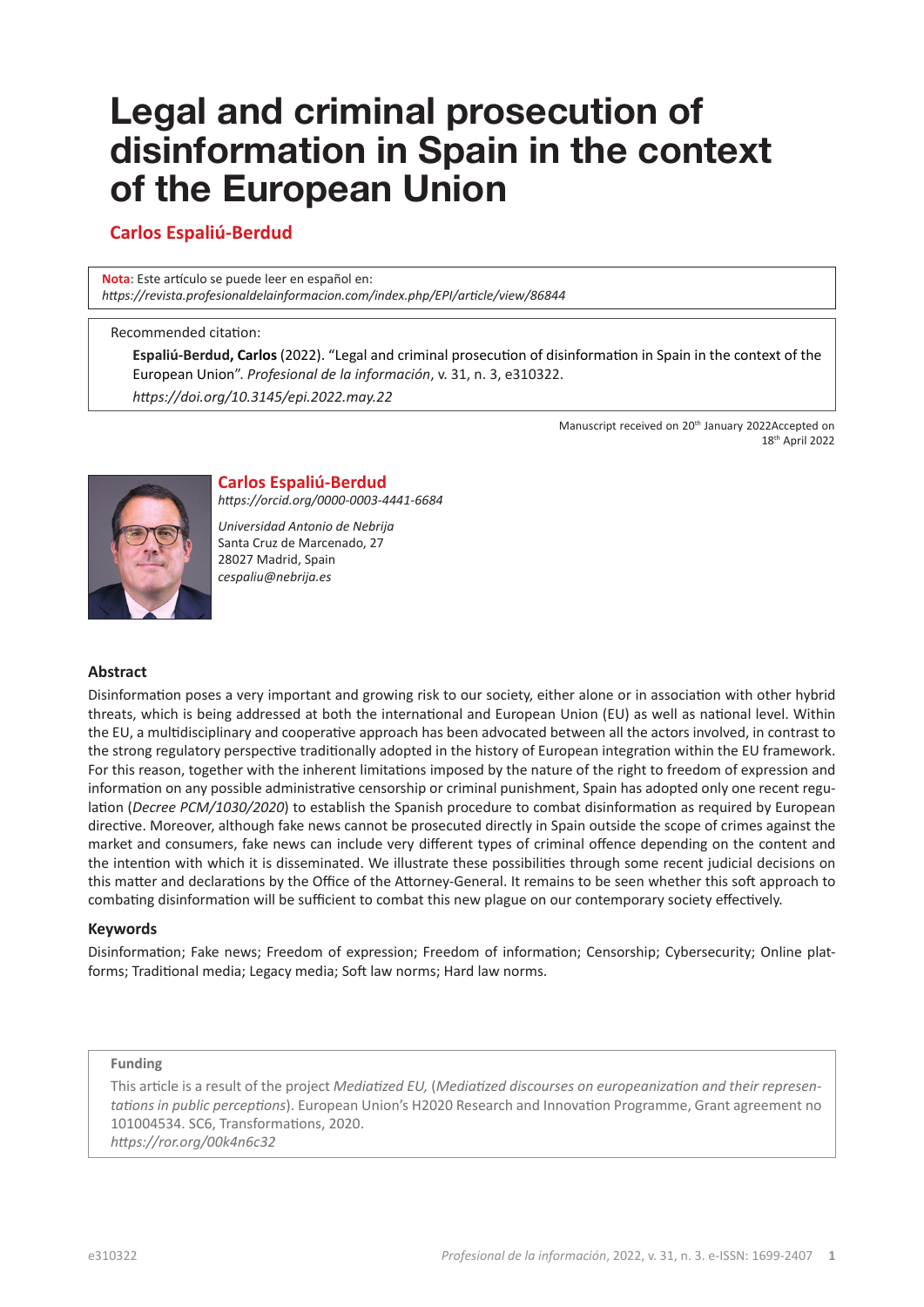#### **1. Introduction**

In recent years, cyberattacks on both public and private institutions have multiplied in all countries around the world. In fact, according to data from the *National Cryptological Center* of the *Ministry of Defense*, Spain is subject to three critical or highly dangerous cyberattacks against the public sector or strategic companies per day (*National Cryptological Center*, 2019). The origin and purposes of these attacks are varied, but it is particularly worrying that some of them come from states

"whose purpose is to weaken and compromise Spain's economic, technological, and political capacity in an increasingly complex, competitive, and globalized world" ["*que tienen entre sus propósitos debilitar y comprometer la capacidad económica, tecnológica y política de España en un mundo cada vez más complejo, competitivo y globalizado*"] (*National Cryptological Center*, 2019, p. 4).

Alongside these cyberattacks of great relevance to national interests, there are frequent attacks on all types of entities or individuals, of lesser importance to global interests but clearly still of great importance to the lives of those individuals or entities.

Parallel to these cyberattacks focused on disrupting the computer systems of those affected, other attacks are occurring more and more frequently, the aim of which is to disrupt public opinion, thereby damaging the democratic functioning of democratic states as well as international organizations. This type of action has been included under the already wellknown term of "disinformation" campaigns. More precisely, this term can be defined as

"[...] the intentional dissemination of non-rigorous information that seeks to undermine public trust, distort the facts, transmit a certain way of perceiving reality, and exploit vulnerabilities with the aim of destabilization" ["*[…]*  la difusión intencionada de información no rigurosa que busca minar la confianza pública, distorsionar los hechos, *transmitir una determinada forma de percibir la realidad y explotar vulnerabilidades con el objetivo de desestabilizar*"] (**Olmo-y-Romero**, 2019, p. 4).

In this regard, note that it is not uncommon to associate disinformation campaigns exclusively with well-known phenomena such as fake news, false news, or hoaxes, although, as seen from the various elements of the proposed definition, various other actions should also be included when talking about "disinformation" campaigns. Among these, without being exhaustive, one can mention the news approach, or the use of technical means to manipulate reality, such as algorithms, automated bot accounts, etc. Thus, for example, the Director of the *NATO Center Stratcom Center of Excellence*, Janis Sarts, in his appearance before the *Parliamentary Commission on National Security* of Spain, gave as an example the fact that, according to data collected by researchers of the center he directed, 85% of the content in Russian on *Twitter* in which the words "NATO," "Latvia," or "Estonia" appear was generated by robots (*Cortes Generales*, 2017, p. 15).

By way of illustration, let us indicate the methodology that some of these more serious disinformation campaigns utilize with the aim of destabilizing the attacked society. First, an identification and analysis of the social and political vulnerabilities of the victim of the attack is carried out. Second, transmedia narratives to be disseminated through various communication channels are developed. Third, a network of individual media outlets is set up. Finally, automated distribution channels are created (*National Cryptological Center*, 2019, pp. 17-19).

In this regard, it should be emphasized that, although such deception techniques have always been used to achieve political or war aims (*National Cryptological Center*, 2019, p. 5), today, owing to the technological revolution that has taken place worldwide, their danger and scope have multiplied, constituting a serious global risk (**Shao** *et al.*, 2018, p. 2). Furthermore, experts point to various factors that are contributing to the proliferation of such disinformation campaigns. First, it is necessary to highlight their high level of effectiveness, due to the current technological possibilities, normally affecting social vulnerabilities that already exist in the attacked society. Like weeds among the wheat, elements of illegitimate disinformation are inserted into legitimate social and political communication channels, which increases their apparent veracity. Second, their recurrence is explained by the difficulty of attributing responsibility for such campaigns and the obstacles to identifying the link between an orchestrated campaign and its resulting influence on changes in public opinion through the attacked entities. Finally, the extent and dangerousness of such disinformation campaigns make it intrinsically difficult for democratic societies to prosecute these hostile actions against our societies from a legal point of view, unlike other behaviors whose offensive nature is clearer, such as armed attacks, terrorist actions, or even attacks on computer systems or hacking. Indeed, it is difficult to counteract disinformation without simultaneously attacking the fundamental principles of democratic states and societies, such as freedom of expression and opinion, which underpin the fundamental individual rights of both citizens and foreigners.

In this way, we understand that determining the legal instruments with which states fight disinformation campaigns is not only of interest from a sociological perspective by allowing us to delve into the features and dimensions of this new social phenomenon but also of great legal and political interest by revealing the democratic maturity and level of respect for the rule of law prevai-

Within the EU, a multidisciplinary and cooperative approach has been advocated between all the actors involved, in contrast to a strong regulatory perspective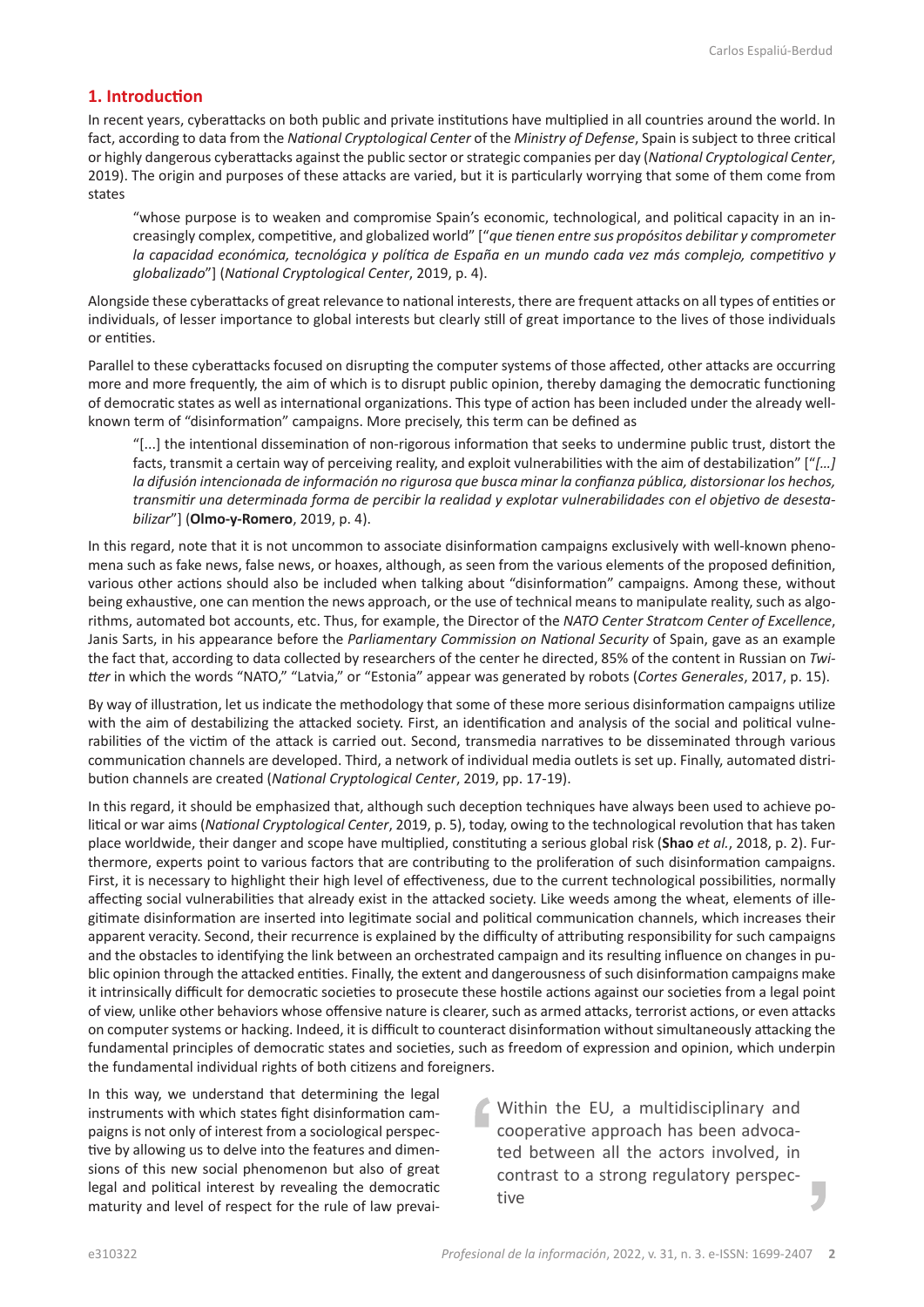ling in these states. In this regard, our aim herein is to shed light on the means by which Spain has been equipped to confront this type of campaign and its perpetrators, in particular through the instruments of criminal law. To this end, we first present the context of EU law within which Spanish legislation is framed. We then analyze the Spanish legislation adopted to counter these new forms of attack focused on fundamental values of society and the tools that criminal law provides for this. Finally, we present some conclusions.

We follow the methodology of the legal sciences, analyzing primary sources such as international treaties and other legal regulations of the EU and the *Council of Europe*, as well as the ad hoc legal regulations adopted in Spain or the appropriate criminal regulations, together with the jurisprudence of the European and Spanish courts on the subject. At the same time, relying on secondary sources, we highlight the most relevant and recent doctrinal developments in the fight against disinformation in Spain.

# **2. Background regarding the fight against disinformation in the EU**

#### **2.1. Awareness of the problem within the limits inherent to the rule of law**

As mentioned in the "Introduction," neither states nor international organizations, let alone the EU, are spared from disinformation campaigns.

In this sense, it has been increasingly recognized by the Member States, and by the EU itself, that they have suffered massive disinformation campaigns, especially in electoral or political contexts, either from internal groups, as in the recent electoral campaigns in Germany (**Delcker**; **Janosch**, 2021), or from third countries, with the specific objective of discrediting and delegitimizing elections (*European Commission*, 2018c). Recently for example, in September 2021, the High Representative of the European Union for Foreign Affairs and Security Policy, Josep Borrell, stated that some Member States had observed malicious computer activities, collectively referred to as Ghostwriter, that endangered integrity and security, and linked them to the Russian state. High Representative Borrell stated that such malicious computer activities were directed against parliamentarians, government officials, politicians, and members of the EU press and civil society through access to computer systems and personal accounts, and data theft. Borrell concluded that these activities were contrary to the rules of the responsible behavior of states in cyberspace endorsed by all members of the *United Nations* and aimed at undermining the democratic institutions and processes of the Member States of the EU,

"[…] in particular by enabling disinformation and manipulation of information." (*Council of the European Union*, 2021).

Indeed, as pointed out by the High Representative of the Union, disinformation campaigns are particularly compromising at the EU level by disrupting the free exercise of freedom of information for malicious purposes, which lies very close to the central core of democratic life in the EU and its Member States. In this regard, it should be recalled that the European Court of Human Rights (ECHR) has reiterated in its jurisprudence that

"freedom of expression, […] constitutes one of the essential foundations of a democratic society and one of the primary conditions for its progress." (*ECHR*, 1992, *Castells v. España*, para. 42).

Indeed, this reality is inscribed in the fundamental rules of the Union. Thus, article 2 of the *Treaty on European Union* (*TEU*) states that democracy is one of the fundamental values of the UE, and is based on the existence of free and independent media, whose operation requires the full exercise of freedom of expression and information. This freedom is guaranteed, in turn, by article 11 of the *Charter of Fundamental Rights of the European Union*. It should be remembered that, according to this provision, freedom of expression and information includes freedom of opinion, freedom to receive or communicate information or ideas without interference by public authorities and regardless of borders, as well as freedom of the media and its pluralism. Article 10 of the *European Convention on Human Rights* (*ECHR*), which is also part of EU law, recognizes the right to freedom of expression. According to its provisions,

"This right shall include freedom to hold opinions and to receive and impart information and ideas without interference by public authority and regardless of frontiers."

However, the provision's text also clarifies that

"1. […] This Article shall not prevent States from requiring the licensing of broadcasting, television or cinema enterprises. 2. The exercise of these freedoms, since it carries with it duties and responsibilities, may be subject to such formalities, conditions, restrictions or penalties as are prescribed by law and are necessary in a democratic society, in the interests of national security, territorial disorder or crime, for the protection of health or morals, for the protection of the reputation or rights of others, for preventing the disclosure of information received in confidence, or for maintaining the authority and impartiality of the judiciary."

Meanwhile, European jurisprudence, from both the *Court of Justice of the European Union* (*CJEU*) and the *ECHR*, when interpreting and applying this right, has reiterated that any limitation of freedom of expression must be interpreted restrictively and any limitation must be imposed by regulatory provisions (*CJEU*, 2001, *Connolly v European Commission*, para. 42). Of particular interest to our work is the fact that the *CJEU* has warned authorities that they cannot silence opinions, even if they are contrary to the official view (*CJEU*, 2001, *Connolly v. European Commission*, para. 43). Even for the *ECHR*, article 10 of the *ECHR*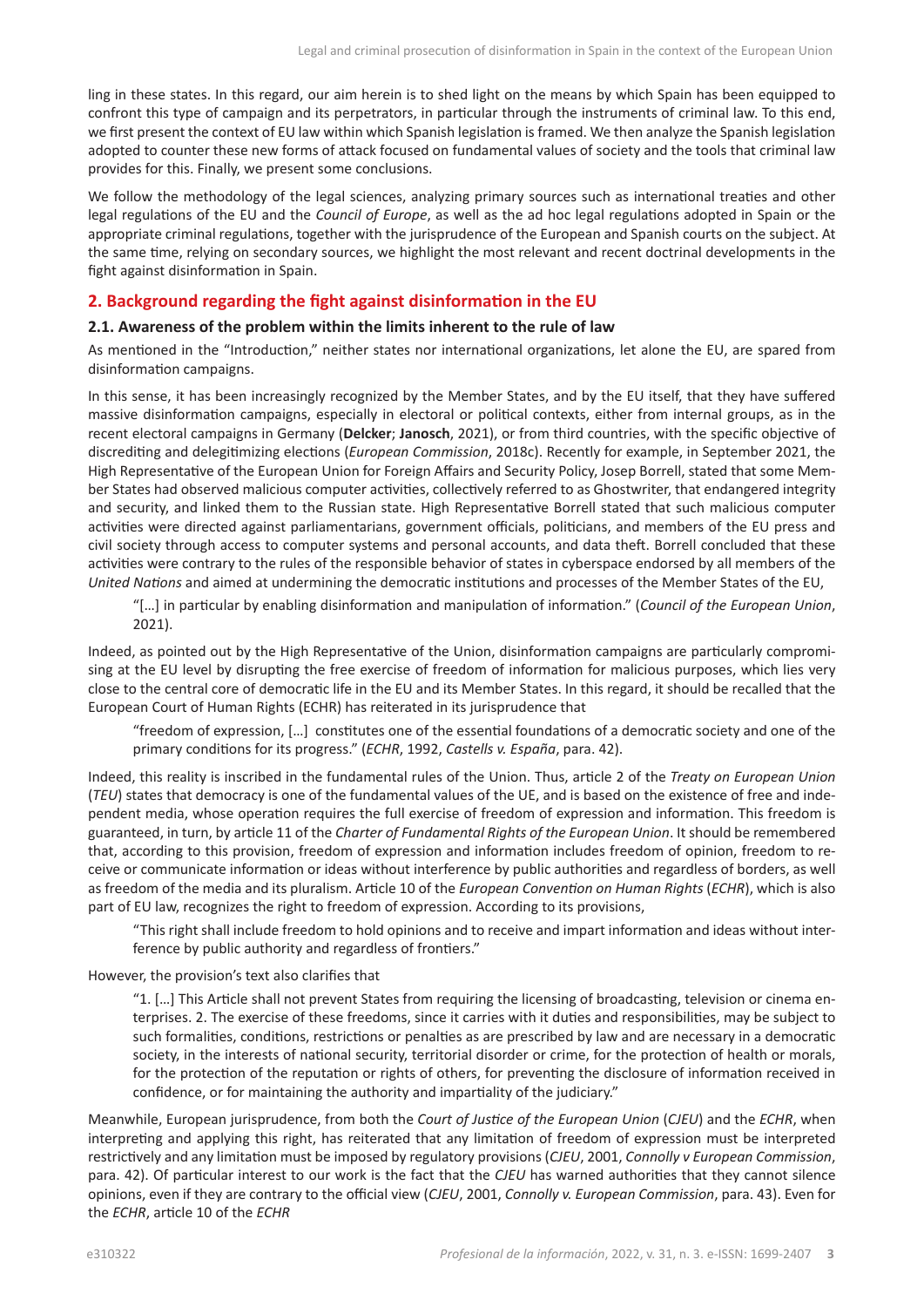"[…] does not prohibit discussion or dissemination of information received even if it is strongly suspected that this information might not be truthful. To suggest otherwise would deprive persons of the right to express their views and opinions about statements made in the mass media and would thus place an unreasonable restriction on the freedom of expression set forth in Article 10 of the *Convention*." (*ECHR*, 2005, *Salov v. Ukraine*, para. 103).

#### **2.2. Adoption of measures by the EU to combat disinformation**

In this context of growing concern about disinformation and the need for the EU to address it, in March 2015, the *European Council* requested that the High Representative of the European Union for Foreign Affairs and Security Policy prepare an action plan on strategic communication (*European Council*, 2015, point 13), which led to the establishment of the *East StratCom Task Force*, operational since September 2015 and part of the *Information Analysis and Strategic Communications Division* of the *European External Action Service*. Its main mission is to develop communication elements and information campaigns aimed at better explaining EU policies in the countries of Eastern Europe.

A few months later, in June 2017, the *European Parliament* began to reflect on the need to adopt legal instruments regarding disinformation and the spread of false content (*European Parliament*, 2017).

In this regard, before getting into our study of the measures adopted by the EU in recent years focused on disinformation, we must point out the need to take into account that this phenomenon can only be addressed from a multidisciplinary perspective, since it affects a multitude of aspects, such as hybrid threats, the digital single market, the regulation of the media in the EU and its Member States, etc. There is no doubt, therefore, that the regulation of the disinformation phenomenon is based on a broad and complex EU regulatory framework, generally from before the explosion of this phenomenon in recent years (**Seijas**, 2020, p. 3). Thus, among many other community regulations involved in a more or less indirect way, one can cite

- *Directive 2013/40/EU*, aimed at the harmonization of the criminal law rules of the Member States in the field of attacks against information systems by establishing minimum rules relating to the definition of criminal offences and applicable sanctions, and improving cooperation between the responsible authorities, including the police and other specialized services;
- *EU Directive 2016/1148*, regarding measures to ensure a high common level of network and information system security in the EU; or
- the package of measures adopted by the *European Commission* in 2018 to ensure free and fair European elections (*European Commission*, 2018c);
- *Directive (EU) 2018/1808* of the *European Parliament and of the Council* of 14 November 2018, which amended *Directive 2010/13/EU* regarding the coordination of certain provisions laid down by law, regulation, or administrative action in Member States concerning the provision of audiovisual media services (the *Audiovisual Media Services Directive*), in the light of changing market realities.

Returning to the study of measures taken specifically to tackle disinformation, it is worth highlighting that, in January 2018, the *European Commission* established a high-level group of experts to advise on political initiatives aimed at countering fake news and disinformation disseminated online, which was of great importance for the evolution of EU action in this field. Its final report, published on March 12, 2018, reviews best practices in the light of fundamental principles and appropriate responses derived from those principles, proposing to the *European Commission* a multidimensional approach to this issue (**Renda**, 2018, p. 21), seeking to involve all relevant parties in any future action and insisting on the need for self-regulation. The report also recommended a number of other measures, such as promoting media literacy among the population, developing tools to empower users and journalists to tackle the phenomenon of disinformation, or protecting the diversity and sustainability of European media. As measures aimed in particular at private actors, the report of the expert group advocated the development of a code of principles that online platforms and social networks should endorse, including, for example, the need to ensure transparency when explaining how their algorithms select the news presented. With regard to monitoring the implementation of the proposed measures, the report suggested the establishment of a multilateral coalition of relevant parties to ensure that any measures agreed are implemented, monitored, and regularly reviewed (*European Commission*, 2018, a). It is interesting to note the complete absence of any recommendation to the community bodies regarding the adoption of mandatory legal standards for the Member States (**Jiménez-Cruz** *et al*., 2018).

In response to these suggestions, in March 2018, the *European Commission* and the High Representative of the European Union for Foreign Affairs and Security Policy developed the Action Plan against Disinformation, which was approved by the *European Council* in December 2018 (*European Commission* and *High Representative of the European Union for Foreign Affairs and Security Policy*, 2018). This action plan builds on the recognition of the need for political determination and unified action between EU institutions, Member States, civil society, and the private sector, especially online platforms. This unified action should be based on four pillars:

i) improving the capacities of EU institutions to detect, analyze, and expose disinformation;

ii) strengthening coordinated and joint responses to disinformation;

iii) mobilizing the private sector to tackle disinformation, and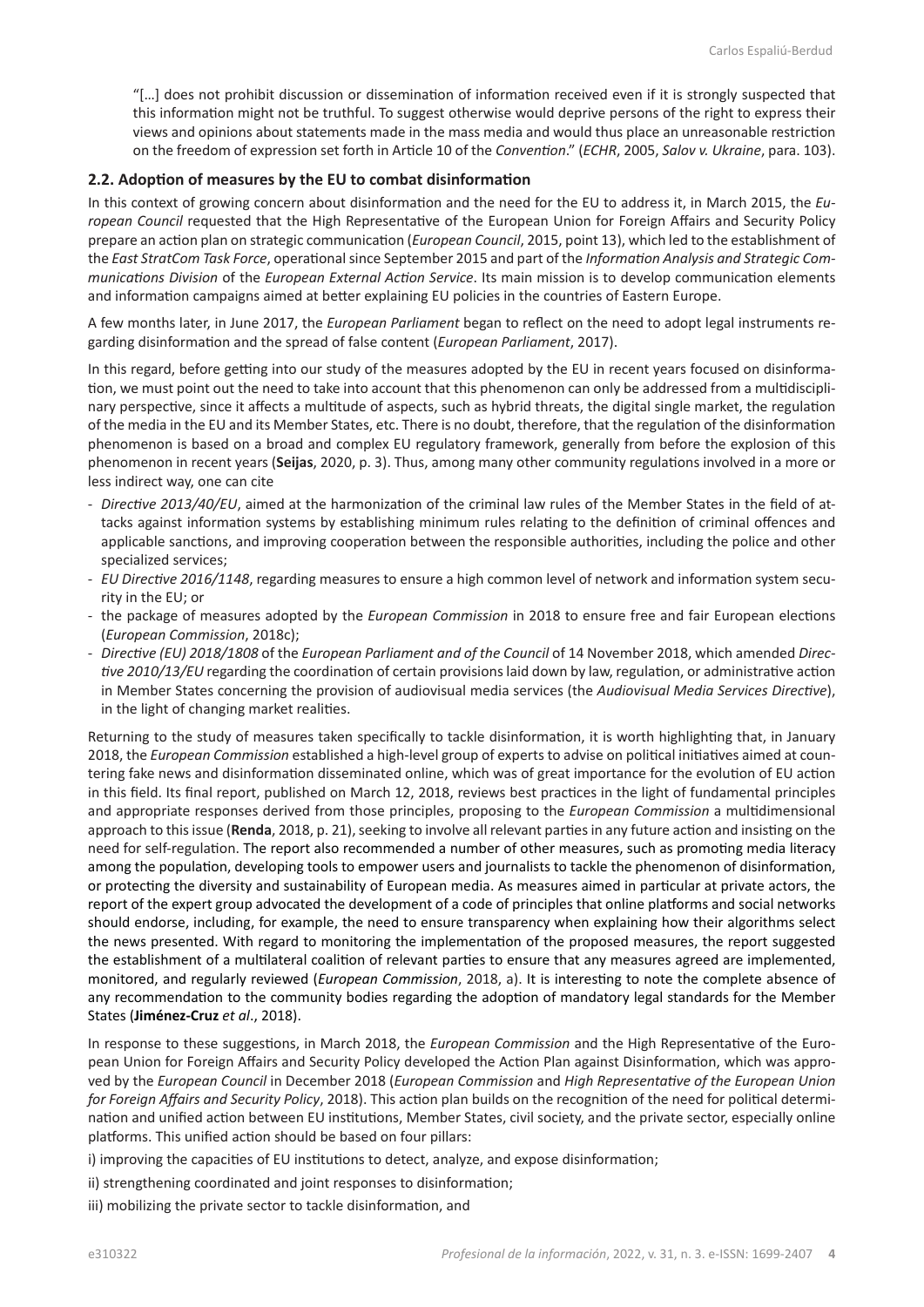iv) raising awareness and enhancing societal resilience. In this sense, it should be noted that, as stated by Fonseca-Morillo in the conception of the plan,

"[...] media literacy goes beyond the knowledge of information technologies: it is about developing the critical thinking skills necessary to analyze complex realities and distinguish facts from opinions or create content responsibly" ["*[...] la alfabetización mediática va más allá del conocimiento de las tecnologías de la información: se trata de desarrollar las habilidades de pensamiento crítico necesarias para analizar realidades complejas y distinguir hechos de opiniones o crear contenido de manera responsable*"] (**Fonseca Morillo**, 2020, p. 2).

In the action plan, with regard to the necessary legislative development, the *Commission* and the High Representative requested that Member States implement the provisions contained in Article 33a of *Directive (EU) 2018/1808* on audiovisual media services as soon as possible, which required Member States to promote and take measures for the development of media literacy skills and to report regularly to the *European Commission* on the introduction and implementation of such measures.

As a result of the implementation of the 2018 action plan, the EU's Rapid Alert System was launched, being set up between EU institutions and Member States to facilitate the exchange of information on, and coordinate responses to, disinformation campaigns. The Rapid Alert System is based on open-source information and also draws on the expertise of academia, fact checkers, online platforms, and international partners.

Along the same lines, in April 2018, the *European Commission*, to involve private actors (especially online platforms) in the fight against disinformation, proposed a code of practice (*European Commission*, 2018b) that implies self-regulatory rules that must be voluntarily accepted by private operators to achieve the objectives set by the *European Commission*. These self-regulatory rules set out a wide range of commitments, from transparency in political publicity to the closure of false accounts and the demonetization of disinformation providers. The code of practice was subsequently opened for signature by the main operators in this field, many of which (*Facebook*, *Google*, *Microsoft*, *Mozilla*, *TikTok*, and *Twitter*) had already signed by the mid-2020s (*European Commission*, 2021).

On the other hand, we must remember that the severe acute respiratory syndrome coronavirus 2 (SARS-CoV-2) pandemic, more popularly known as coronavirus disease 2019 (Covid-19), has been accompanied by powerful disinformation campaigns, further overshadowing the aforementioned panorama, eventually leading the *World Health Organization* (2019, p. 34) to label the situation as an "infodemic."

For example, in a joint communication in June 2020, the *European Commission* and the High Representative of the EU warned that, among the multiple harmful elements of the pandemic, some foreign actors and certain third countries, in particular Russia and China, had undertaken disinformation campaigns concerning Covid-19 in the EU, its surroundings, and on a global scale to undermine the democratic debate and exacerbate social polarization (*European Commission* and *High Representative of the European Union for Foreign Affairs and Se-*

Freedom of expression, which is key to democracy, prevents the imposition of any kind of censorship in the media, even if its content is false. However, the imposition of limits on disinformation is permitted for security or other fundamental reasons

*curity Policy*, 2020, p. 4). In that press release, the *Commission* and the High Representative recommended continuing to act through the instruments available to the EU, building on the December 2018 *Action Plan against Disinformation* and in collaboration with the competent authorities of the Member States, civil society, and social media platforms, with the aim of increasing the resilience of citizens. At the same time, the *Commission* and the High Representative stressed the need for this fight against disinformation to be carried out without undermining freedom of expression and other fundamental rights, as well as democratic values. It should be noted that the *Commission* and the High Representative warned that the Covid-19 crisis had exposed the risk that some measures designed to tackle the "infodemic" would be used as a pretext to undermine fundamental rights and freedoms, or would be abused for political purposes inside and outside the EU. The press release went so far as to point out some deviations from the delicate balance between freedom of expression and the criminal repression of disinformation by Member States. For example, the introduction of a new specific offence of dissemination of disinformation into the Hungarian penal code was seen during the state of alert (*European Commission* and *High Representative of the European Union for Foreign Affairs and Security Policy*, 2020, p. 12-13).

Finally, in December 2020, an Action Plan for European Democracy was adopted, emphasizing the well-known approaches to disinformation and reaffirming that the EU, to preserve and strengthen its democratic life, needs to make more systematic use of the full range of tools it possesses to counter foreign interference and influence operations. There is also an emphasis on the need to further develop these tools, in particular by imposing sanctions on those responsible (*European Commission*, 2020b, p. 24). In relation to the cooperation of online platforms and the usefulness of the Code of Practice on Disinformation, the *Commission* recognized that there was a need for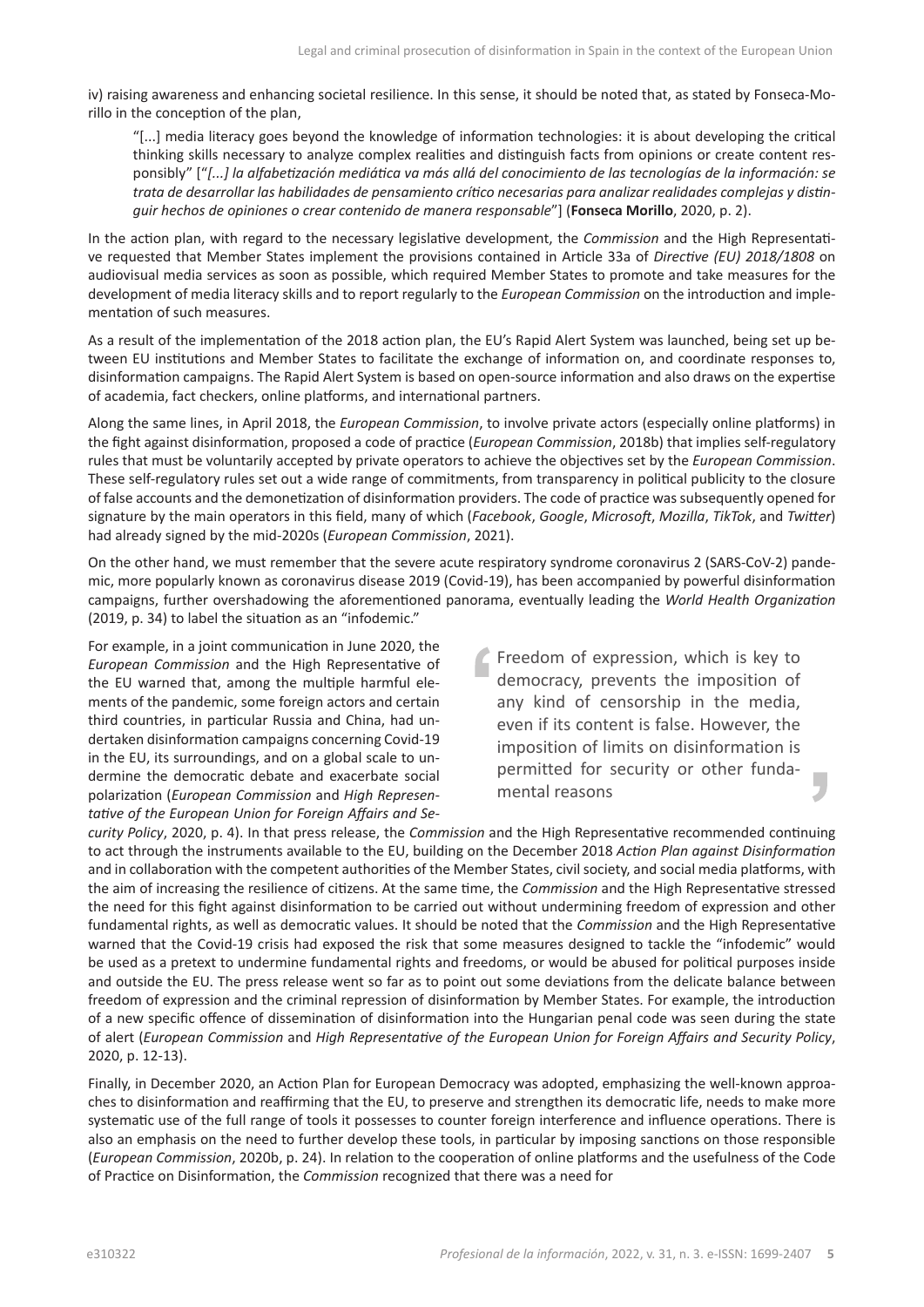"[…] a stronger approach, based on clear commitments and subject to appropriate monitoring mechanisms, to combat disinformation more effectively." (*European Commission*, 2020b, p. 26).

In this regard, the *European Commission* announced that the future Digital Services Act will propose

 "[...] rules to ensure that platforms have greater responsibility when it comes to reporting on how they moderate their content, advertising, and algorithmic processes." (*European Commission*, 2020b, p. 26).

We have referred to the array of measures that the EU has taken in recent years against disinformation, although it is striking that there are no legal acts, such as directives or regulations, from the Member States that are focused on this problem. Undoubtedly, this lack of adoption of hard law norms is due to the sensitivity of this topic, as it is strongly related to freedom of expression and information. This absence was recommended, for example, by the 2018 report from the high-level expert group on disinformation. However, note that, if such disinformation campaigns are part of a hybrid threat from abroad, the primary responsibility for legislating on this matter would rest with the Member States of the EU, since it should not be forgotten that the fight against disinformation campaigns is, to a large extent, a question to be addressed by individual nations. This was highlighted by the *European Commission* and the High Representative of the Union for Foreign Affairs and Security Policy in their 2017 Joint Report to the *European Parliament* and the *European Council* on the implementation of the Joint Communication on Countering Hybrid Threats of April 2016. In the words of those senior European authorities, while the EU can help Member States strengthen their resilience to hybrid threats,

"[…] the primary responsibility lies with the Member States, as the fight against hybrid threats is a matter of defense and national security." (*European Commission* and *High Representative of the European Union for Foreign Affairs and Security Policy* (2017), p. 2).

For these various reasons, there are no solid EU rules on this subject, and this lack of legal reach, with its consequent negative impact on effectiveness, has already been highlighted by the *European Commission*'s first evaluation report on the implementation and effectiveness of the Code of Practice on Disinformation in 2020 (*European Commission*, 2020a) and has also been strongly criticized by some authors, such as Pamment, for whom the EU's policy on disinformation is characterized:

"[...] by a lack of terminological clarity, unclear and untested legal foundations, a weak evidence base, an unreliable political mandate, and a variety of instruments that have developed in an organic rather than a systematic manner. The limited successes the EU has achieved so far –in terms of the creation of instruments such as the Code of practice on Disinformation, the Action Plan Against Disinformation, the *East StratCom Task Force*, and the Rapid Alert System– have been hard earned" (**Pamment**, 2020, p. 5).

#### **3. Legal and criminal context of the fight against disinformation in Spain**

### **3.1. Adopting a multidisciplinary lens to link disinformation to cybersecurity instead of adopting specific regulations against it**

Spain was established as a democratic society in 1978 and is a member of European international organizations, such as the *Council of Europe* and the EU, which require respect for the rule of law to join them. Spain is thus not oblivious to the legal requirements linked to the impossibility of limiting fundamental rights, such as freedom of expression and information. Therefore, the *Spanish Constitutional Court* (*CC*) has made declarations similar to the European high courts, pointing out, for example, that the rights guaranteed by article 20.1 of the *Constitution* (freedom of expression and information**;** right to literary, artistic, scientific, and technical production and creation; and **freedom to teach)** 

**"[...] are not only an** expression of a basic individual freedom but are also configured as elements shaping our democratic political system" ["*[…] no son sólo expresión de una libertad individual básica sino que se configuran también como elementos conformadores de nuestro sistema político democrático*"] (*Constitutional Court*, 2007, Judgment 235/2007, Legal basis, 4).

On the other hand and in the same way, when freedom of information has come into conflict with other fundamental rights, such as the right to dignity or to one's own image, the *Constitutional Court* has highlighted the prevalent or preferential nature of the freedom of information regarding its reporting capacity of a free public opinion, an essential element of political pluralism in democratic states (*Congreso de los Diputados*, *Spanish Constitution*, synopsis of article 20).

The limitations imposed by the nature of the rights that accompany freedom of expression in the media and on social networks, and the recommendations from the legal instruments and reports from community sources described above, based on a self-regulatory approach encompassing all the actors involved without giving exclusive prominence to the community or national authorities, highlight the fact that there is no criminal law that directly combats disinformation in Spain. Indeed, this problem is being addressed from a multidisciplinary perspective and by linking disinformation to cybersecurity.

In this vein, a national strategy was developed in 2013 and renewed in 2019 and 2021, integrating cybersecurity into the national security system. This strategy is committed to strengthening a strong but perhaps overly complex institutional structure (including the *National Security Council*, *National Cybersecurity Council*, *Situation Committee*, *Standing*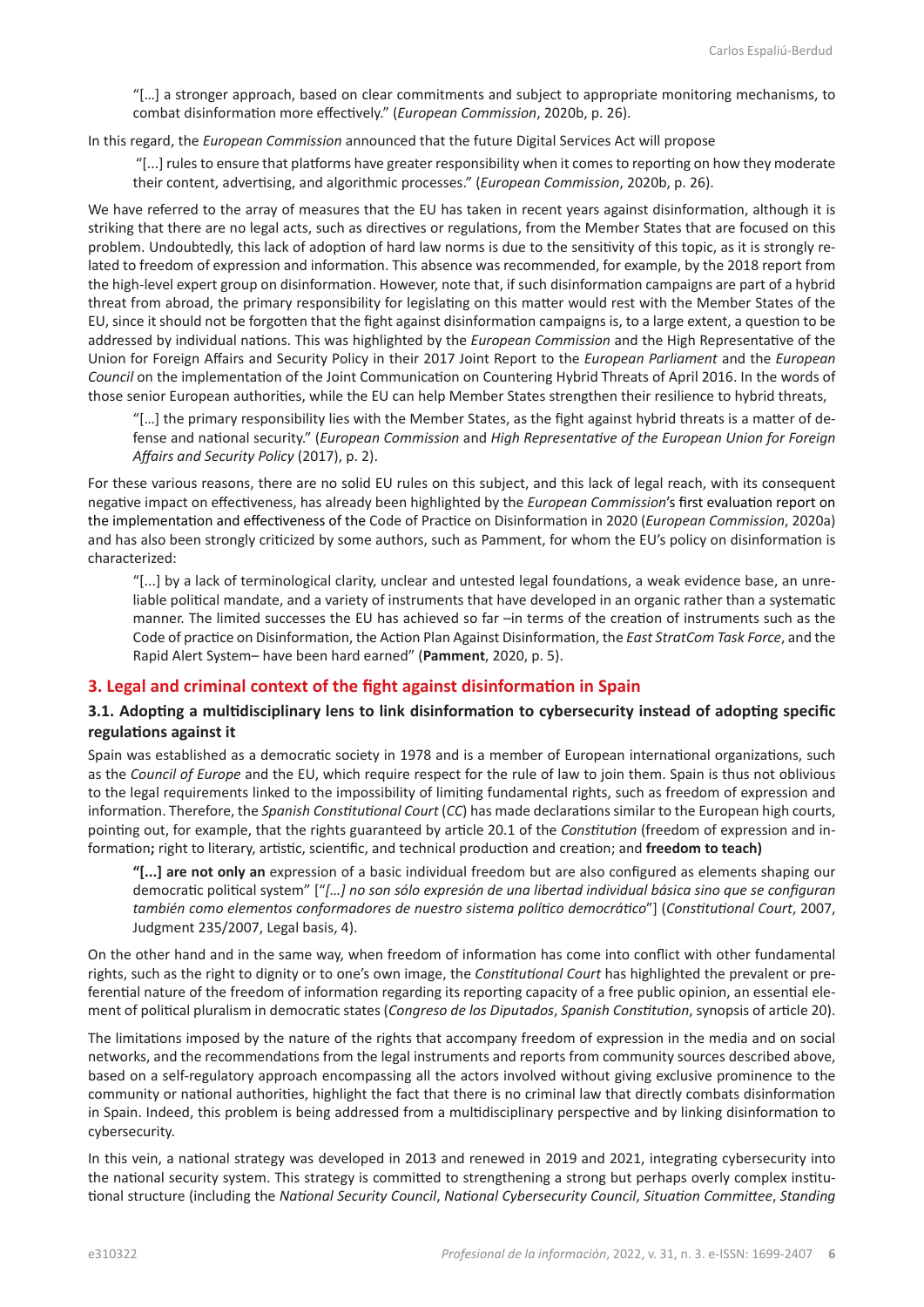*Committee on Cybersecurity*, and *National Cybersecurity Forum*), including public–private cooperation, integration into international initiatives, and the development of a culture of cybersecurity, in particular by promoting a critical spirit for the benefit of truthful and high-quality information that contributes to the identification of fake news and misinformation. Thus, it is obvious that, in the context of cybersecurity, regarding the protection of information systems, more specific legal instruments have been adopted in Spain than those intended to protect against disinformation. Among these is *Royal decree 12/2018*, from September 7, concerning the security of For the time being, Spain has adopted only one recent regulation (*Decree PCM/1030/2020*) to establish the Spanish procedure to combat disinformation as required by European directive. To date, although this law is being challenged in court and in the European Parliament, it has not been declared unlawful

networks and information systems, which transfers into Spanish law the *Directive (EU) 2016/1148* outlined above, on measures aimed at ensuring a high common level of security of networks and information systems in the EU. In this regard, it is important to bring up the opinion of the Operating Director of the *Department of National Security*, for whom all these approaches and measures are proving useful, and Spain is in a prominent position, at both a European and global level, in relation to the protection of cybersecurity (*Cortes Generales*, 2019a, p. 12).

On the other hand, it should be noted that the Government of Spain approved, on November 30, 2021, the draft of the *General Law on Audiovisual Communication* that transfers the audiovisual media services directive reformed in 2018 into the Spanish legal system, and that is currently reaching the end of its parliamentary process. This bill, which falls into the area of protection against disinformation, emphasizes the desirability of adopting voluntary codes of conduct developed by audiovisual media service providers, industry, business, or professional or user associations and organizations (Article 34). Likewise, it insists, in line with regulations adopted in the EU and Spain, on the implementation of measures aimed at the acquisition and development of media literacy skills in all sectors of society (Article 10) (*Congreso de los Diputados*, 2021).

To end this section and illustrate the launch of campaigns in Spain specifically in the field of digital literacy, involving private actors and civil society, we provide Gallardo-Camacho and Marta-Lazo as an example. They point to the initiative of the Atresmedia group, which has opted to implement mechanisms to guarantee the credibility of the news and press services of its two major networks, Antena 3 Noticias and la Sexta Noticias, as well as the opening of online sites to help citizens check the veracity of the content in the press (**Gallardo-Camacho**; **Marta-Lazo**, 2020, p. 5).

#### **3.2. Options for indirect criminal prosecution of conduct involving disinformation in Spain**

As noted above, in Spain, the dissemination of false information or fake news, either alone or as possible elements of disinformation campaigns, does not constitute criminal conduct according to the *Criminal Code*. Although this issue has been the subject of strong debate in recent months considering the amount of fake news generated regarding the pandemic, criminalizing these behaviors in and of themselves would go against the fundamental right of freedom of expression established in article 20 of the *Spanish Constitution* of 1978, which we reproduce herein almost entirely because of its centrality in terms of disinformation:

"Article 20. 1. The following rights are recognized and protected: a) To freely express and disseminate thoughts, ideas, and opinions through speech, writing, or any other means of reproduction. b) Literary, artistic, scientific, and technical production and creation. [...] d) Free communication or receipt of accurate information by any means of dissemination. […]. 2. The exercise of these rights cannot be restricted by any type of prior censorship. [...] 4. These freedoms have their limits in respect to the rights recognized in this section, in the precepts of the laws that implement it, and especially, in the right to dignity, privacy, self-image, and protection of adolescence and childhood. 5. The seizure of publications, recordings, and other means of information may be agreed upon only by court order."

["*Artículo 20. 1. Se reconocen y protegen los derechos: a) A expresar y difundir libremente los pensamientos, ideas y opiniones mediante la palabra, el escrito o cualquier otro medio de reproducción. b) A la producción y creación literaria, artística, científica y técnica. […] d) A comunicar o recibir libremente información veraz por cualquier medio de difusión. […]. 2. El ejercicio de estos derechos no puede restringirse mediante ningún tipo de censura previa. […] 4. Estas libertades tienen su límite en el respeto a los derechos reconocidos en este Título, en los preceptos de las leyes que lo desarrollen y, especialmente, en el derecho al honor, a la intimidad, a la propia imagen y a la protección de la juventud y de la infancia. 5. Sólo podrá acordarse el secuestro de publicaciones, grabaciones y otros medios de información en virtud de resolución judicial*".]

Thus, with a few exceptions, in the Spanish legal system, disinformation campaigns can only be prosecuted indirectly, on the basis of the consequences of the actions of such campaigns on other, protected legal assets, notwithstanding whether such information or statements have been spread via traditional or online channels. In this latter regard, we point out incidentally that, as Professor Pere Simón warned, the criminal response to opinions spread in the online context does not require the invention of specific responses for this medium by the legislator, but rather the application of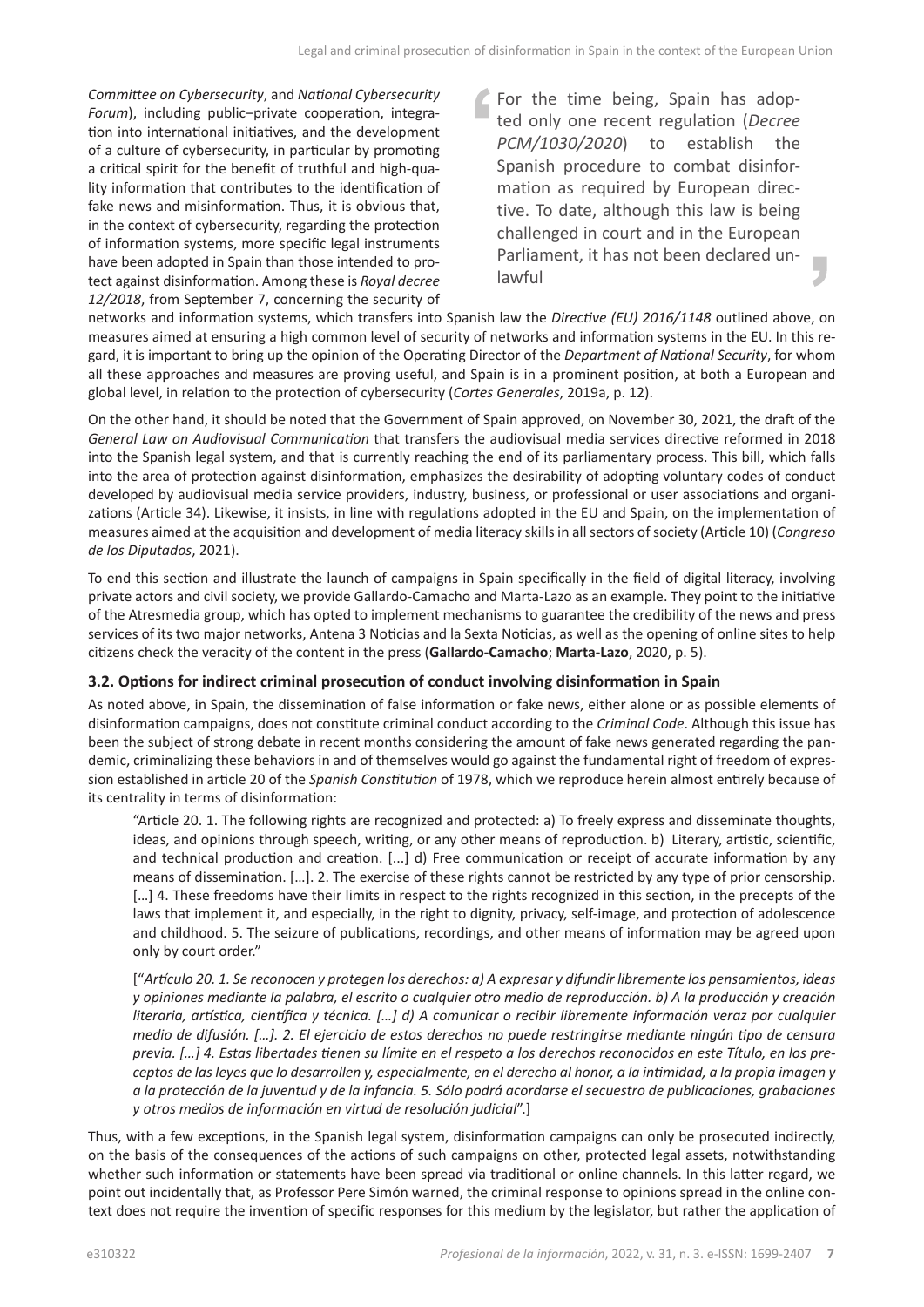the principles operating in the analogue world, adapted where necessary (**Simón-Castellano**, 2021, p. 189). However, some authors have noticed differences in the judicial treatment of disinformation depending on the channel where it appears. Thus, as Professor Cabellos Espiérrez has shown, the great capacity for content dissemination that is intrinsic to the internet and social networks entails that, in jurisprudential practice in Spain, the criminal treatment of content appearing in such channels,

"[...]is done in a way that tends to restrict the effectiveness of freedom of expression [...]" ["*[…]se haga de un modo que tiende a restringir la efectividad de la libertad de expresión […]*"] (**Cabellos Espiérrez**, 2018, p. 47).

One of these specific exceptions in which the use of fake news is directly pursued can be understood in a broad sense as evidenced by a report from the Technical Secretariat of the *Office of the Attorney-General* entitled "Criminal treatment of fake news" (*Office of the Attorney-General*, 2020, p. 1), which is constituted by false information in the field of crimes against the market and consumers. Indeed, article 282 of the Criminal *Code* punishes

"[...] manufacturers or traders who, in their offers or advertising of products or services, make false allegations or manifest uncertain characteristics about them, so that they can cause serious and manifest harm to consumers, without prejudice to the penalty that must be applied for the commission of other crimes" ["*[…] a los fabricantes o comerciantes que, en sus ofertas o publicidad de productos o servicios, hagan alegaciones falsas o manifiesten características inciertas sobre los mismos, de modo que puedan causar un perjuicio grave y manifiesto a los consumidores, sin perjuicio de la pena que corresponda aplicar por la comisión de otros delitos*"].

Likewise, article 284.1.2 of the *Criminal Code* punishes with imprisonment or a fine those who, by any means, for profit, disseminate false or misleading news or rumors about persons or companies, on the basis of false data.

As mentioned above, apart from these cases, which would not even properly fall within the framework of disinformation described in the beginning, fake news, which is more related to political motivations, can include very different crimes depending on the content and the intention with which it is disseminated. In this work, the presentation of the possible crimes follows the classification proposed in the cited "Criminal treatment of fake news" report from the Technical Secretariat of the *Office of the Attorney-General*.

Thus, fake news can constitute hate crimes under article 510 of the *Criminal Code*, which punishes

"[...] the expression of epithets, qualifiers, or expressions that contain a message of hatred that is transmitted in a generic way [...]" ["*[…] la expresión de epítetos, calificativos, o expresiones, que contienen un mensaje de odio que se transmite de forma genérica* […]"] (*Supreme Court*, 2018, Fundamento de Derecho Único),

and is likely to generate a climate of hatred, discrimination, hostility, or violence against certain groups. In this regard, paragraph 3 of that article of the *Criminal Code* provides that:

"The penalties provided for in the preceding paragraphs will be imposed in the upper half of the range when the acts have been carried out through a social communication medium, through the internet, or through the use of information technologies, so that it becomes accessible to a large number of people." ["*Las penas previstas en los apartados anteriores se impondrán en su mitad superior cuando los hechos se hubieran llevado a cabo a través de un medio de comunicación social, por medio de internet o mediante el uso de tecnologías de la información, de modo que, aquel se hiciera accesible a un elevado número de personas*".]

Recently, in fact, the *Supreme Court* sentenced a person on appeal for a hate crime for issuing expressions inciting hate against a collective on the social network *Twitter* in 2015 and 2016, specifically applying the aggravating circumstance of article 510.3 of the *Criminal Code*, since the author had two accounts on that social network that had around 2,000 followers (*Supreme Court*, 2018, Fundamento de Derecho Único).

In the case where the use of fake news or other possible forms of disinformation is accompanied by the disclosure of real personal data, the *Office of the Attorney-General* considers that such conduct may constitute a crime of discovery and disclosure of secrets described in article 197 of the *Criminal Code* (*Office of the Attorney-General*, 2020, p. 2). Note that the drafting of this article of the *Criminal Code* is the result of the transfer into Spanish law of *Directive 2013/40/EU* on attacks against information systems, which seeks to harmonize the criminal laws of the Member States to curb the

"[...] threat posed to the EU by the risk of computer attacks of a terrorist or political nature against the computer systems of the Member States' critical infrastructures or of those of the institutions of the EU, and also to the growing trend toward large-scale attacks based on new methods of action, such as the creation and use of infected networks of computers (botnets)" ["*[…] amenaza que supone para la Unión el riesgo de ataques informáticos de carácter terrorista o de naturaleza política contra los sistemas informáticos de las infraestructuras críticas de los Estados Miembros o de las Instituciones de la Unión, e igualmente a la tendencia creciente hacia ataques a gran escala a partir de nuevos métodos de actuación como la creación y utilización de redes infectadas de ordenadores (botnets)*"] (*Office of the Attorney-General*, 2017, p. 2)

Likewise, in the case of fake news that may significantly affect an individual, the crime against moral integrity in article 173.1 of the *Criminal Code* could apply (*Office of the Attorney-General*, 2020, p. 2). In this regard, we must point out how, in the appeal against one of the trials arising from the actions carried out by the notorious "*manada*" in Spain, the defendant's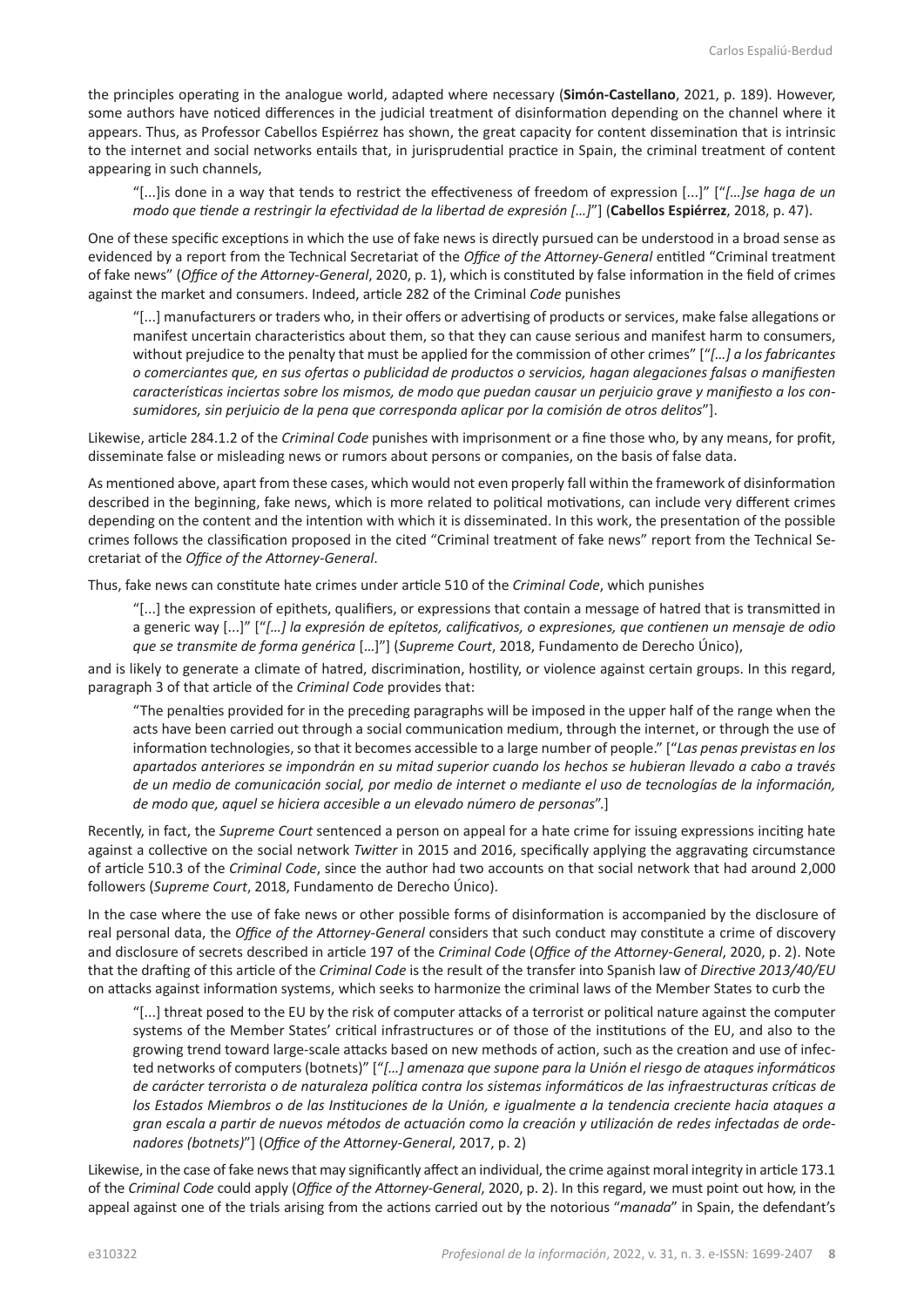argument that he had created a website under the name "tourlaManada.com" to denounce the frequent disinformation campaigns that appear in the media was not admitted as a reason for acquittal from the commission of the crime against moral integrity in article 173 of the *Criminal Code*. In fact, for the defendant, the website had not been created to offer a guided tour of the places that the five members of the group visited before the acts constituting the crime of sexual abuse,

"[...] but a vindictive act to draw attention to the disinformation of the media and its tendency to collect harsh news without verifying sources" ["*[…] sino un acto reivindicativo para llamar la atención sobre la desinformación de los medios y su tendencia a recoger noticias escabrosas sin contrastar fuentes*"] (*Provincial Court of Navarre*, 2020, pp. 4-5). .

Disinformation campaigns or the use of fake news may also include some element of terrorist offences. Thus, on occasion, the perpetrator of a disinformation campaign has been convicted of a terrorist recruitment and indoctrination offense. This was the case, for example, of a self-styled Islamic State militant residing in Melilla who resorted to a disinformation campaign by introducing fake news on Facebook about the conquest of Mosul by the Daesh, and who, in the end, was sentenced in the *National Court* in 2021 for the crime of recruitment and terrorist indoctrination, provided for and punished in article 577.1 and 2 of the *Criminal Code* (*Audiencia Nacional*, 2021, p. 6)

On the other hand, fake news or disinformation campaigns can also be considered to represent acts that violate the right to dignity. Thus, for example, the recent publication on social networks of certain videos concerning a person of public relevance, edited in a biased way, was considered by a judge as a distortion of the original publication's true content as a whole, thus representing a manipulation of public opinion and, therefore, a qualified action of disinformation and intentional manipulation. It should be added that this was one of the elements that led to the conviction of the defendant in the case for violation of the plaintiff's right to dignity (*Provincial Court of Granada*, 2020, Fundamentos de Derecho Primero). Likewise, the *Office of the Attorney-General* believes that fake news can extend to the crimes of slander, from articles 205-206 of the *Criminal Code*, or of defamation, from articles 20–209 of the *Criminal Code* (*Office of the Attorney-General*, 2020, pp. 2–3).

Similarly, fake news regarding possible curative methods without medical confirmation or that are clearly ineffective could constitute one of the crimes against public health provided for in articles 359 et seq. of the *Criminal Code*. However, if these behaviors additionally imply an intention to do business, they would represent a crime of fraud from articles 248 et seq. of the *Criminal Code* (*Office of the Attorney-General*, 2020, p. 3).

#### **3.3. Recent attempts to combat disinformation more directly**

After this succinct review of the current state of affairs regarding the possible criminal prosecution of disinformation indirectly through the damage it can do to various legal assets, we must now address the various recent attempts to regulate this issue directly, given the pressing nature of this problem in our society in recent years. In this regard, it should be borne in mind that countries in close proximity to Spain have shown the same concern, particularly in electoral matters. For example, Germany enacted a specific law in June 2017 against posting hate speech, child pornography, terrorism-related articles, and false information on social media, given the inadequacy of voluntary measures taken by social media platforms (*Bundesrepublik Deutschland*, 2017). Likewise, in November 2018, France adopted a law against the manipulation of information, with the objective of better protecting democracy against various forms of intentional dissemination of false news (*République Française*, 2018).

In Spain, it must be noted that, in December 2017, the *Partido Popular* parliamentary group presented a proposal in the *Congress of Deputies* aimed at directly regulating fake news (*Congreso de los Diputados*, 2018). However, this proposal was rejected in March 2018 and was not acted upon (*Cortes Generales*, 2018, p. 5). In addition, in those months, some groups also opposed the regulation of fake news because they understood that such regulation could go against the fundamental right to freedom of expression and was unnecessary because there was already regulation of fake news and propaganda in the *Electoral Law* as well as the *Criminal Code* (*Cortes Generales*, 2019 b).

A few months later, in October 2020, and in the midst of the pandemic, the coalition government formed by the *Spanish Socialist Workers' Party* and *Unidas Podemos* adopted a law to combat disinformation. According to its own text, the purpose of the law is no other than to respond to the requirements of the EU and

"[...] implement at the national level the policies and strategies promulgated in the field of the fight against disinformation[...]" ["*[...]implementar a nivel nacional las políticas y estrategias promulgadas en el ámbito de la lucha contra la desinformación[...]*"]

and define the bodies, agencies, and authorities that make up the system, as well as define the procedure of their actions (*Government of Spain*, 2020, *Law PCM/1030/2020*). Specifically, within the *National Security System*, an institutional framework was established for the fight against disinformation, consisting of (1) the *National Security Council*, (2) the *Situation Committee*, (3) the *Secretary of State for Communication*, (4) the *Permanent Committee against Disinformation*, (5) the responsible public authorities, and (6) the private sector and civil society. As part of the planned procedure, the law established a series of action or activation levels from the *National Security System* aimed at combating disinformation in view of the danger level of the threat. It should be highlighted that a level 4 is envisaged, which will involve coordination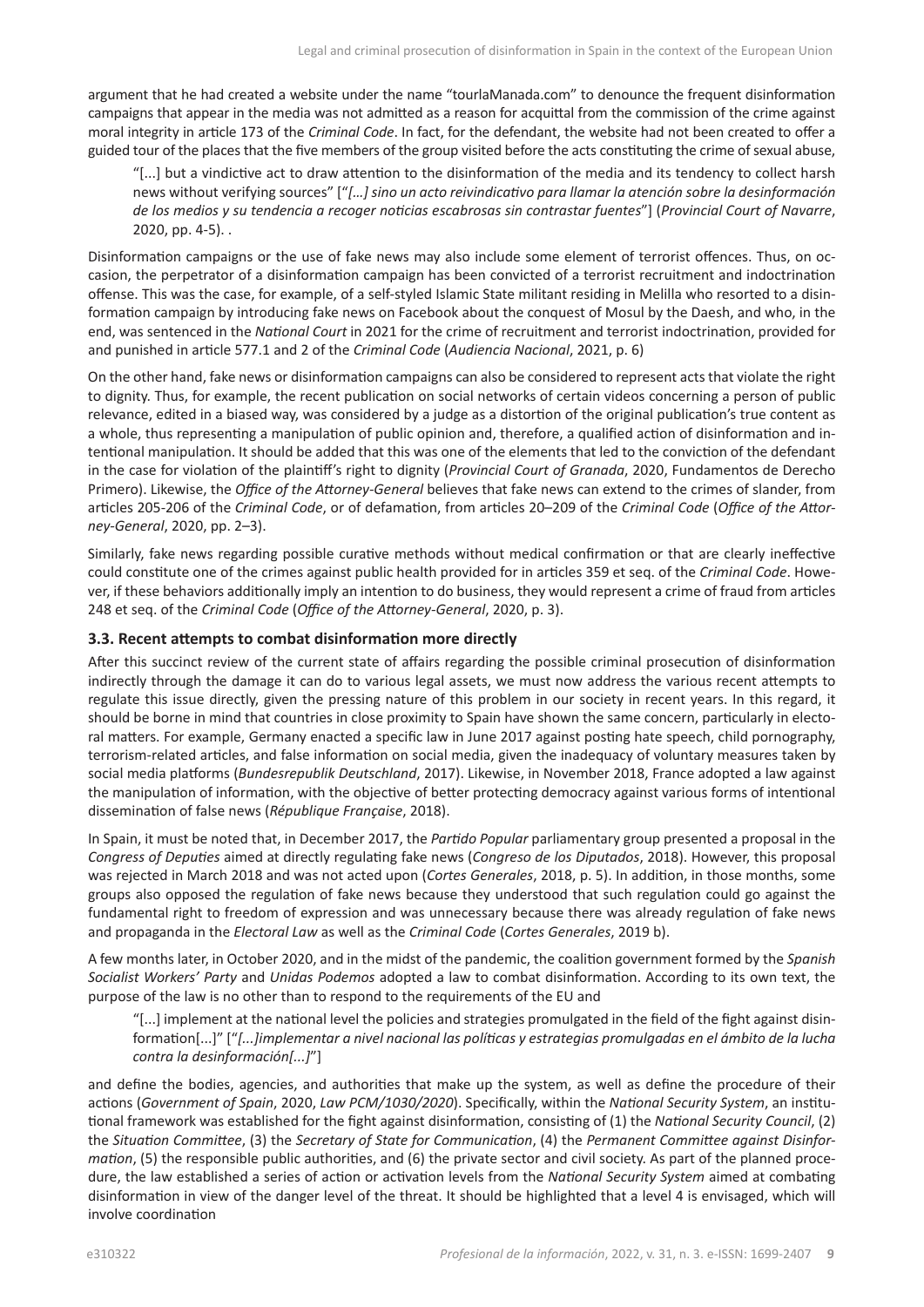"[...] of the response at the political level by the *National Security Council* in case of public attribution of a disinformation campaign to a third State" ["*[…] de la respuesta a nivel político por parte del Consejo de Seguridad Nacional en caso de atribución pública de una campaña de desinformación a un tercer Estado*"] (*Government of Spain*, 2020, *Law PCM/1030/2020*).

In this regard, it is worth highlighting how the doctrine usually warns of the risks and dangers of leaving controlling and limiting powers in matters related to freedom of expression to the administrative authorities, while advancing the desirability of attributing these powers to the judiciary (**Cabellos-Espiérrez**, 2018, p. 48). In fact, the aforementioned 2020 law to combat disinformation was subject to an appeal before the *Supreme Court* by various institutions and for various reasons, but in particular because its implementation would imply a kind of prior censorship, likely to jeopardize the right to freedom of expression and the right to information, without the due guarantees required by the *Spanish Constitution* for the limitation of fundamental rights, or for not respecting the organic structure provided for in *Law 36/2015 on National Security*. The *Supreme Court* has issued decisions on incidental or procedural legitimacy matters regarding the plaintiffs (*Supreme Court*, 2021a; b; c; d), but in a recent judgment, from October 18, 2021, it entered the main substance of the matter. In it, the *Supreme Court* rejected the basis of the contentious administrative appeal filed by *Confilegal*, which, in essence, attacked the provisions of *Law PCM/1030/2020* because it gave prominence regarding actions to be taken against disinformation to the *Department of National Security*, whose action lies beyond judicial control, thus depriving the *National Intelligence Center* of its primary role and

"[...] which is deprived of the functions attributed by article 4 of Law 11/2002, functions that it performs – and here would be the core of its challenge – under judicial control [...]" ["*[…] que queda desapoderado de las funciones atribuidas por el artículo 4 de la Ley 11/2002, funciones que desempeña – y aquí estaría el meollo de su impugnación – bajo control judicial[…]*"] (*Supreme Court*, 2021, and *Fundamento de Derecho Sexto*).

However, for the *Supreme Court*, the contested law fully respects the organic and jurisdictional structure provided for in *Law 36/2015 regarding National Security* and, therefore, it declared the law to be in accordance with the legal structure (*Supreme Court*, 2021e, Ruling).

A question regarding *Law PCM/1030/2020* was also addressed to the *Commission* in the *European Parliament* in November 2020. In particular, the *Commission* was first asked whether it had analyzed the fact that the monitoring committee proposed in the law under examination

"[…] is controlled by the Secretary of State for Communication, which reports directly to the *Ministry of the Presidency*, and that the order speaks of examining 'the freedom and pluralism of the media'?" ["*[...] está controlado por la Secretaría de Estado de Comunicación, que depende directamente del Ministerio de la Presidencia, y de que la orden habla de examinar 'la libertad y pluralismo de los medios'?*"].

Additionally, the *Commission* was asked whether it considered

"[…] that the content of the government decision is irrelevant and that it is sufficient to use the pretext of the fight against disinformation to accept any measure" ["*[…] que el contenido de la decisión gubernamental no tiene relevancia y que es suficiente con utilizar el pretexto de la lucha contra la desinformación para aceptar cualquier medida*"] (*European Parliament*, 2020).

And on February 25, 2021, Vice President Jourová, on behalf of the *Commission*, responded in writing noting that the Ministerial Order in question

"[...] updates the existing Spanish system to prevent, detect, and respond to disinformation campaigns and to establish coordination structures" ["*[…] actualiza el sistema español existente para prevenir, detectar y responder a las campañas de desinformación y para establecer estructuras de coordinación*"] [...], and "[...] it does not constitute a legal basis for deciding on the content of information provided by the media" ["*[…] no constituye una base jurídica para decidir sobre el contenido de la información facilitada por los medios de comunicación*"].

In addition, in the *Commission*'s view,

"[...] the Permanent Committee is responsible for monitoring and evaluating online disinformation campaigns, investigating their origin, and determining whether the case should be referred to the *National Security Council* for a political response, such as diplomatic action or retaliatory measures when the perpetrator is a foreign state. This work is the responsibility of the central government and is in line with the 2018 Action Plan against Disinformation, which called on Member States to strengthen their capacities in the fight against disinformation." (*European Parliament*, 2021).

#### **4. Conclusions**

In this paper, we have analyzed the different legal ways to prosecute disinformation in Spain, which were already provided for by criminal law, and the attempts made in recent years (when the phenomenon reached very worrying dimensions) to legislate and control it through other channels. We have contextualized this legal study in the fight against disinformation within the EU, to determine, where appropriate, the possible origin, context, and motivation of Spanish regulations.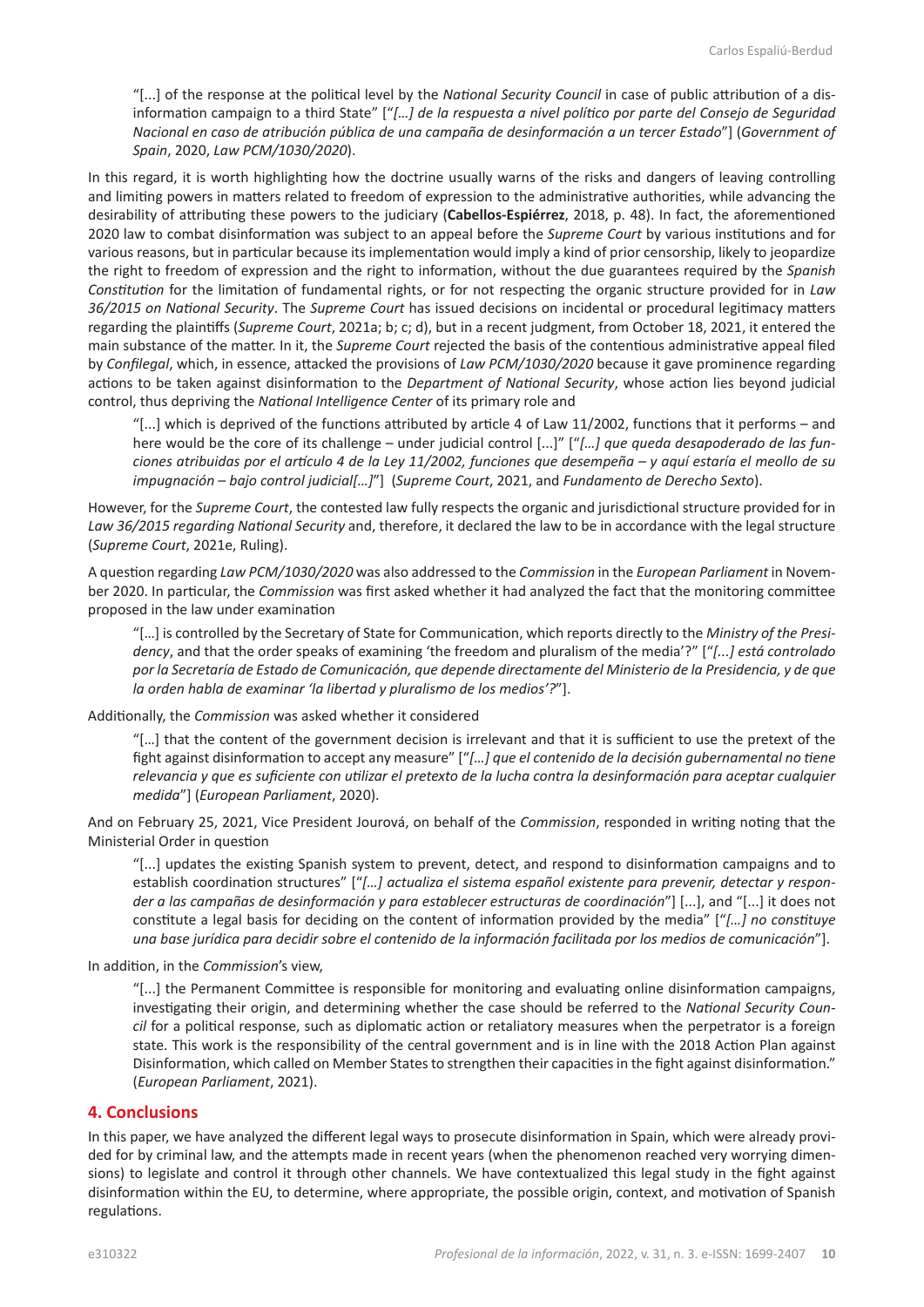This research thereby highlights the important limit that every democratic entity encounters concerning the right to freedom of expression and information when it comes to fighting disinformation. We must emphasize that this freedom has been recognized as fundamental and inherent to the rule of law, in both the legal regulation and Spanish communities, by the most relevant It remains to be seen whether this soft approach or the recourse to soft law measures to combat disinformation will be sufficient to defeat this new plague r. on our contemporary society

European and national instruments in the field, such as the *TEU*, the *Charter of Fundamental Rights of the European Union*, the *ECHR*, or the *Spanish Constitution*, as well as by the consolidated jurisprudence of European and national courts. Thus, freedom of expression goes so far as to allow criticism of community or national authorities, whether spread through traditional media or new social networks, even if not true. Any limitation to this, which must be based on assessed national security or other legitimate grounds, must be imposed by law, as well as subject to the relevant parliamentary and judicial guarantees. Any type of administrative censorship of content outside these parameters is alien to European values and foreign to the Spanish legal system.

For these reasons, we find that, at the EU level, disinformation has been fought with a series of non-normative measures that advocate a multidisciplinary and cooperative approach among all the actors involved, from EU authorities to online platforms through the Member States. As a corollary, that same approach has been the framework that has been followed in Spain. Thus there is only one recent regulation to fight disinformation in a direct and specific way, *Law PCM/1030/2020*, which rather than regulating content, tries to respond to the European directive requiring the implementation of procedures and organic structures in each Member State to fight disinformation. Although the law in question has been appealed through the courts, mainly on the basis of the fear of the absence of judicial guarantees in the procedure, all judicial decisions have so far declared it to be in accordance with law, as has the *European Commission* when questioned in the European Parliament on the matter.

In this way, although the debate on the adequacy of fighting disinformation through solid legal regulations or hard law remains open (**Magallón-Rosa**, 2019, p. 345), it seems that the field is moving to support cooperation between international and national authorities, self-regulation by private actors, such as online platforms, or launching educational campaigns among the population to increase their resilience to the problem. In this vein, we described herein the specific case of digital literacy promotion by an important audiovisual group in Spain to try to guarantee the veracity of the content offered in its newscasts, and to teach users to identify hoaxes in social networks.

It remains to be seen whether this soft approach, or recourse to soft law measures to combat disinformation, will be sufficient to defeat this new plague on our contemporary society.

It would be highly desirable if the Russian invasion of Ukraine and the fake news accompanying this war could serve as a definitive wake-up call to raise awareness of the importance of these issues.

# **5. References**

#### **5.1. Official, normative and jurisprudential documentary references**

*Audiencia Nacional* (2021). Sala de lo Penal, Sentencia 18/2021, de 6 de octubre.

*Audiencia Provincial de Granada* (2020). Sentencia 414/2020, de 18 de diciembre.

*Audiencia Provincial de Navarra* (2020). Sentencia 155/2020, de 3 de junio.

*Bundesrepublik Deutschland* (2017). "Gesetz zur Verbesserung der Rechtsdurchsetzung in sozialen Netzwerken (Netzwerkdurchsetzungsgesetz - NetzDG)".

*<https://www.gesetze-im-internet.de/netzdg/BJNR335210017.html>*

*Centro Criptológico Nacional*, *Ministerio de Defensa* (2019). "Desinformación en el ciberespacio", CCN-CERT, BP/13. *[https://www.dsn.gob.es/sites/dsn/files/CCN-CERT\\_BP\\_13\\_Desinformaci%C3%B3n%20en%20el%20Ciberespacio.pdf](https://www.dsn.gob.es/sites/dsn/files/CCN-CERT_BP_13_Desinformaci%C3%B3n%20en%20el%20Ciberespacio.pdf)*

*Comisión Europea* (2018a). "A multi-dimensional approach to disinformation". *Report of the independent High level Group on fake news and online disinformation.*

*[https://www.ecsite.eu/sites/default/files/amulti-dimensionalapproachtodisinformation-reportoftheindependenthighlev](https://www.ecsite.eu/sites/default/files/amulti-dimensionalapproachtodisinformation-reportoftheindependenthighlevelgrouponfakenewsandonlinedisinformation.pdf) [elgrouponfakenewsandonlinedisinformation.pdf](https://www.ecsite.eu/sites/default/files/amulti-dimensionalapproachtodisinformation-reportoftheindependenthighlevelgrouponfakenewsandonlinedisinformation.pdf)*

*Comisión Europea* (2018b). "Código de buenas prácticas de la Unión en materia de desinformación". *[https://ec.europa.eu/newsroom/dae/document.cfm?doc\\_id=59111](https://ec.europa.eu/newsroom/dae/document.cfm?doc_id=59111)*

*Comisión Europea* (2018c). "Comunicación de la Comisión al Parlamento Europeo, al Consejo, al Comité Económico y Social Europeo y al Comité de las Regiones. 'Garantizar unas elecciones europeas libres y justas - Contribución de la Comisión Europea a la reunión de dirigentes en Salzburgo' los días 19 y 20 de septiembre de 2018", COM(2018) 637, Bruselas, 12 de septiembre.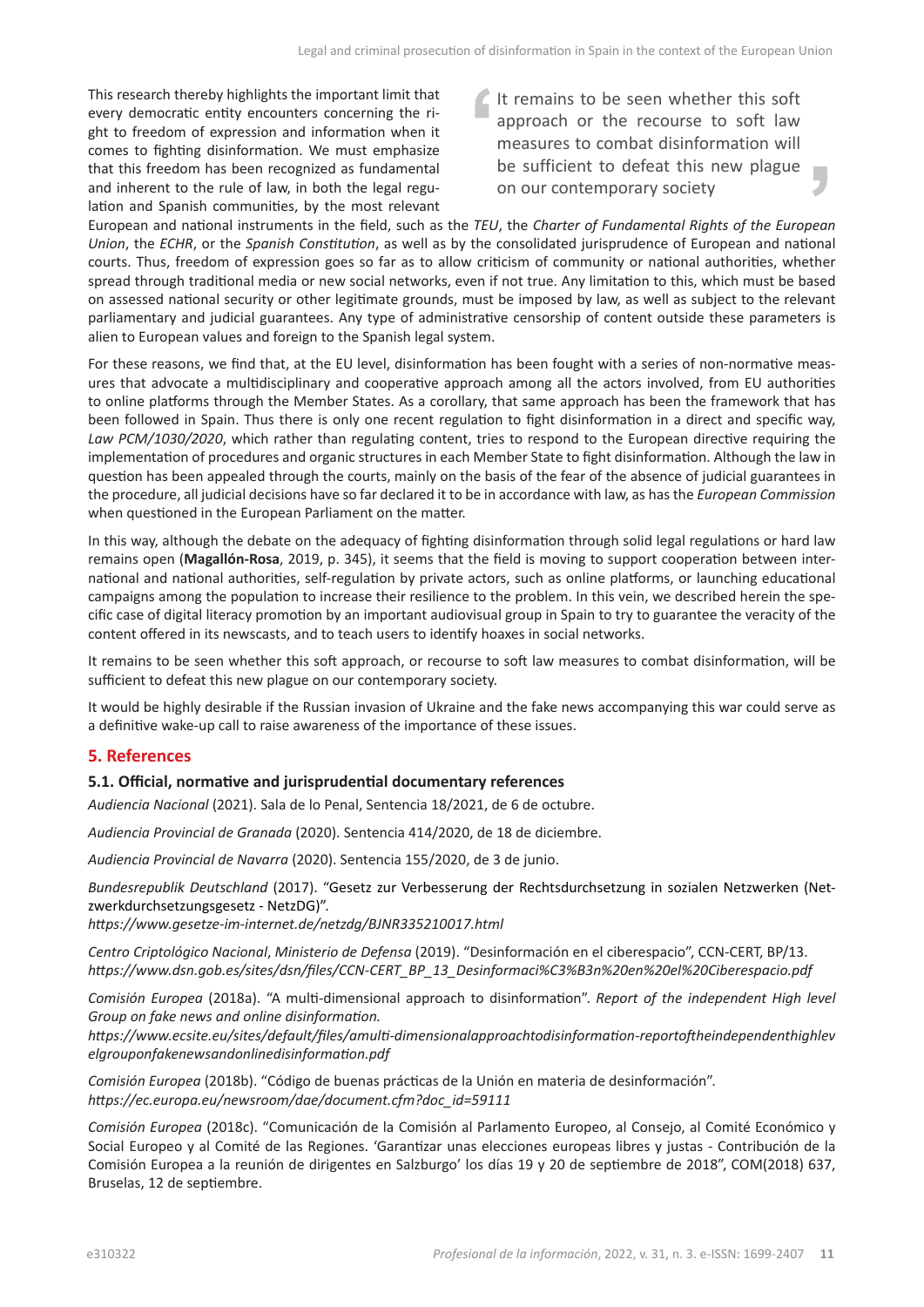*Comisión Europea* (2020a). "Commissión Staff Working Document. Assessment of the Code of Practice on Disinformation - Achievements and areas for further improvement, SWD(2020) 180 final", Brussels, 10 September. *[https://digital-strategy.ec.europa.eu/en/library/assessment-code-practice-disinformation-achievements-and-areas-](https://digital-strategy.ec.europa.eu/en/library/assessment-code-practice-disinformation-achievements-and-areas-further-improvement)*

*Comisión Europea* (2020b). "Comunicación de la Comisión al Parlamento Europeo, al Consejo Europeo, al Consejo, al Comité Económico y Social Europeo y al Comité de las Regiones. Sobre el Plan de Acción para la Democracia Europea, COM(2020) 790 final", Bruselas, 3 de diciembre.

*Comisión Europea* (2021). "Comunicado de Prensa, 1 de octubre de 2021. Código de Buenas Prácticas en materia de Desinformación: la Comisión se congratula de los nuevos signatarios previstos y reclama una revisión firme y oportuna". *[https://ec.europa.eu/commission/presscorner/detail/es/IP\\_21\\_4945.](https://ec.europa.eu/commission/presscorner/detail/es/IP_21_4945.eu)*eu

*Comisión Europea y Alta Representante de la Unión Europea para Asuntos Exteriores y Política de Seguridad* (2016). "Comunicación conjunta al Parlamento Europeo y al Consejo. Comunicación conjunta sobre la lucha contra las amenazas híbridas - Una respuesta de la Unión Europea", JOIN (2016) 18 final, Bruselas, Bruselas, 6 de abril.

*Comisión Europea y Alta Representante de la Unión Europea para Asuntos Exteriores y Política de Seguridad* (2017). "Informe conjunto al Parlamento Europeo y al Consejo relativo a la aplicación de la Comunicación conjunta sobre la lucha contra las amenazas híbridas - Una respuesta de la Unión Europea, JOIN(2017) 30 final", Bruselas, 19 de julio.

*Comisión Europea y Alta Representante de la Unión Europea para Asuntos Exteriores y Política de Seguridad* (2018). "Comunicación conjunta al Parlamento Europeo, al Consejo Europeo, al Consejo, al Comité Económico y Social Europeo y al Comité de las Regiones. Plan de Acción contra la desinformación, JOIN(2018) 36 final", Bruselas, 12 de diciembre. *<https://data.consilium.europa.eu/doc/document/ST-15431-2018-INIT/es/pdf>*

*Comisión Europea y Alto Representante de la Unión Europea para Asuntos Exteriores y Política de Seguridad* (2020). "Comunicación conjunta al Parlamento Europeo, al Consejo Europeo, al Consejo, al Comité Económico y Social Europeo y al Comité de las Regiones. La lucha contra la desinformación acerca de la Covid-19: contrastando los datos, JOIN(2020) 8 final", Bruselas, 10 de junio.

*Congreso de los Diputados* (2011). "Constitución Española, Sinopsis del artículo 20, Libertades de expresión y de información. Sinopsis realizada por: Elvira Perales, Ascensión (2003). Actualizada por González-Escudero, Ángeles" (2011). *<https://app.congreso.es/consti/constitucion/indice/sinopsis/sinopsis.jsp?art=20&tipo=2>*

*Congreso de los Diputados* (2018). "Proposición no de Ley relativa al impulso de las medidas necesarias para garantizar la veracidad de las informaciones que circulan por servicios conectados a Internet y evitar injerencias que pongan en peligro la estabilidad institucional en España (162/000550)". *Boletín Oficial de las Cortes Generales*, Serie D, n. 280, 12 de enero.

*Congreso de los Diputados* (2021). "Proyecto de Ley General de Comunicación Audiovisual (121/000076)". *Boletín Oficial de las Cortes Generales*, Serie A, n. 77-1, 17 de diciembre.

*Consejo de la UE* (2021). "Comunicado de prensa, 24 de septiembre de 2021, Declaración del alto representante, en nombre de la Unión Europea, sobre el respeto de los procesos democráticos de la UE".

*[https://www.consilium.europa.eu/es/press/press-releases/2021/09/24/declaration-by-the-high-representative-on](https://www.consilium.europa.eu/es/press/press-releases/2021/09/24/declaration-by-the-high-representative-on-behalf-of-the-european-union-on-respect-for-the-eu-s-democratic-processes)[behalf-of-the-european-union-on-respect-for-the-eu-s-democratic-processes](https://www.consilium.europa.eu/es/press/press-releases/2021/09/24/declaration-by-the-high-representative-on-behalf-of-the-european-union-on-respect-for-the-eu-s-democratic-processes)*

*Consejo Europeo* (2015). "Conclusiones de la Reunión del 19 y 20 de marzo de 2015, Documento EUCO 11/15 CO EUR 1 CONCL 1". Bruselas, 20 de marzo.

*<https://www.consilium.europa.eu/media/21872/st00011es15.pdf>*

*Cortes Generales* (2017). Comisión Mixta de Seguridad Nacional. "Comparecencia del Director of the NATO Stratacom Center of Excellence, Señor Sarts, para informar sobre diversas cuestiones relativas a la ciberseguridad en España". [Núm. expte. 219/000926 (CD) y núm. expte. 715/000308 (S)]. Sesión de 14 de diciembre, p. 15.

*Cortes Generales* (2018). *Boletín Oficial de las Cortes Generales*, Serie D, n. 322 21 de marzo.

*Cortes Generales* (2019a). "Comparecencia del Director Operativo del Departamento de Seguridad Nacional, señor Castellón Moreno, para informar sobre diversas cuestiones relativas a la ciberseguridad en España, Cortes Generales, Comisión Mixta de Seguridad Nacional, aprobación del Informe de la Ponencia para el estudio de diversas cuestiones relativas a la ciberseguridad en España", *Boletín Oficial de las Cortes Generales*, Serie A: Actividades Parlamentarias, 13 de marzo, n. 277.

*Cortes Generales* (2019b). Comisión Mixta de Seguridad Nacional, "Aprobación del Informe de la Ponencia para el estudio de diversas cuestiones relativas a la ciberseguridad en España". *Boletín Oficial de las Cortes Generales*, Serie A: Actividades Parlamentarias, 13 de marzo, n. 277.

*[further-improvement](https://digital-strategy.ec.europa.eu/en/library/assessment-code-practice-disinformation-achievements-and-areas-further-improvement)*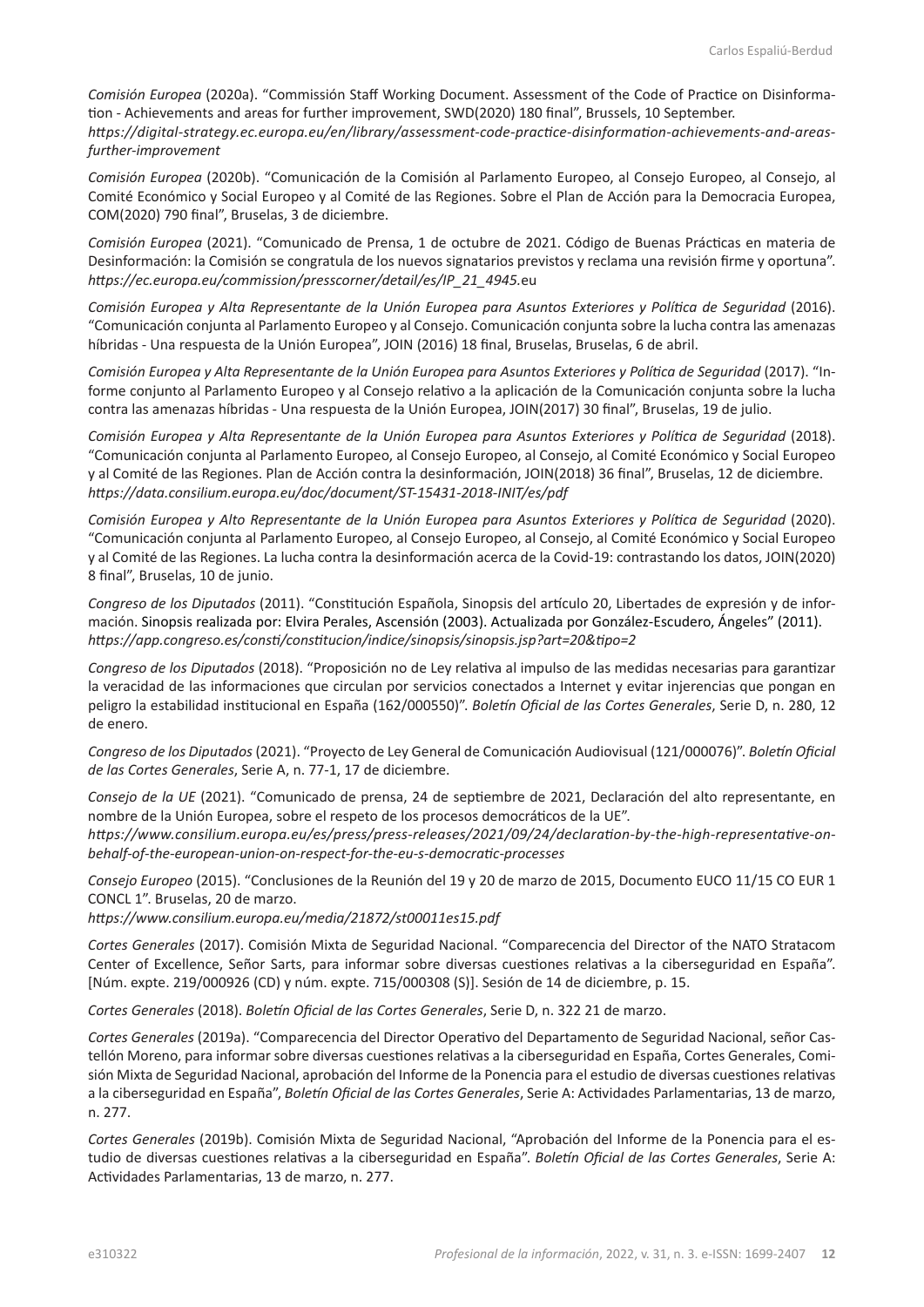*Fiscalía General del Estado* (2017). "Circular 3/2017, de 21 de septiembre, sobre la reforma del Código Penal operada por la LO 1/2015, de 30 de marzo, en relación con los delitos de descubrimiento y revelación de secretos y los delitos de daños informáticos".

*<https://www.boe.es/buscar/doc.php?coleccion=fiscalia&id=FIS-C-2017-00003>*

*Fiscalía General del Estado* (2020). Secretaría Técnica. "Tratamiento penal de las "*Fake News*"". *[https://www.icab.es/export/sites/icab/.galleries/documents-noticies/tratamiento-penal-de-las-fake-news-fiscalia](https://www.icab.es/export/sites/icab/.galleries/documents-noticies/tratamiento-penal-de-las-fake-news-fiscalia-general-del-estado.pdf)[general-del-estado.pdf](https://www.icab.es/export/sites/icab/.galleries/documents-noticies/tratamiento-penal-de-las-fake-news-fiscalia-general-del-estado.pdf)*

*Gobierno de España* (2018). "Real Decreto-ley 12/2018, de 7 de septiembre, de seguridad de las redes y sistemas de información, que transpone al ordenamiento jurídico español la Directiva (UE) 2016/1148 del Parlamento Europeo y del Consejo, de 6 de julio de 2016, relativa a las medidas destinadas a garantizar un elevado nivel común de seguridad de las redes y sistemas de información en la Unión". *BOE*, n. 218, de 8 de septiembre.

*Gobierno de España* (2019). Presidencia del Gobierno, "Estrategia Nacional de Ciberseguridad", febrero.

*Gobierno de España* (2020). "Orden PCM/1030/2020, de 30 de octubre, por la que se publica el Procedimiento de actuación contra la desinformación aprobado por el Consejo de Seguridad Nacional", *BOE* n. 292, de 5 de noviembre.

*Organización Mundial de la Salud* (2018). World Health Organization, "Managing epidemics: key facts about major deadly diseases".

*<https://www.who.int/emergencies/diseases/managing-epidemics-interactive.pdf>*

*Parlamento Europeo y Consejo* (2013). "Directiva (UE) 2013/40 del Parlamento Europeo y del Consejo de 12 de agosto de 2013 relativa a los ataques contra los sistemas de información y por la que se sustituye la Decisión marco 2005/222/ JAI del Consejo", *DOUE* L 218/8, de 14 de agosto.

*Parlamento Europeo y Consejo* (2016). "Directiva (UE) 2016/1148 del Parlamento Europeo y del Consejo de 6 de julio de 2016 relativa a las medidas destinadas a garantizar un elevado nivel común de seguridad de las redes y sistemas de información en la Unión", *DOUE* L 194, de 19 de julio.

*Parlamento Europeo* (2017). "Resolución del Parlamento Europeo, de 15 de junio de 2017, sobre las plataformas en línea y el mercado único digital (2016/2276(INI))".

*[https://www.europarl.europa.eu/doceo/document/TA-8-2017-0272\\_ES.pdf?redirect](https://www.europarl.europa.eu/doceo/document/TA-8-2017-0272_ES.pdf?redirect)*

*Parlamento Europeo* (2020). "Preguntas Parlamentarias*,* Pregunta con solicitud de respuesta escrita E-006087/2020 a la Comisión, de 10 de noviembre de 2020, Asunto: Plan del Gobierno de España contra la desinformación". *[https://www.europarl.europa.eu/doceo/document/E-9-2020-006087\\_ES.html](https://www.europarl.europa.eu/doceo/document/E-9-2020-006087_ES.html)*

*Parlamento Europeo* (2021). "Preguntas Parlamentarias*,* Respuesta de la Vicepresidenta Jourová en nombre de la Comisión Europea, de 15 de febrero de 2021. Referencia de la pregunta: E-006087/2020". *[https://www.europarl.europa.eu/doceo/document/E-9-2020-006087-ASW\\_ES.html](https://www.europarl.europa.eu/doceo/document/E-9-2020-006087-ASW_ES.html)*

*République Française* (2018). "Loi no 2018-1202 du 22 décembre 2018 relative à la lutte contre la manipulation de l'information".

*[https://www.legifrance.gouv.fr/download/pdf?id=6-nJtAIQpD8-Ugn4wumM7q3PzXyh2U2x\\_naRfEud\\_Wg=](https://www.legifrance.gouv.fr/download/pdf?id=6-nJtAIQpD8-Ugn4wumM7q3PzXyh2U2x_naRfEud_Wg=)*

*TEDH* (1992). Sentencia de 23 de abril, *Castells c. España*.

*TEDH* (2005). Judgment of 6 September, *Salov v. Ukraine.*

*TJUE* (2001). Sentencia del Tribunal de Justicia de 6 de marzo, *Bernard Connolly c Comisión Europea*.

*Tribunal Constitucional* (2007). Sentencia 235/2007, de 7 de noviembre.

*Tribunal Supremo* (2018). Sala de lo Penal, Sentencia 72/2018, de 09 de febrero.

*Tribunal Supremo* (2021a). Sala de lo Contencioso-Administrativo, Auto de 4 de enero.

*Tribunal Supremo* (2021b). Sala de lo Contencioso-Administrativo, Auto de 3 de marzo.

*Tribunal Supremo* (2021c). Sala de lo Contencioso-Administrativo, Auto de 12 de abril.

*Tribunal Supremo* (2021d). Sala de lo Contencioso-Administrativo, Auto de 13 de mayo.

*Tribunal Supremo* (2021e). Sala de lo Contencioso-Administrativo, Sentencia 1238/2021, de 18 de octubre.

#### **5.2. Bibliographic references**

**Cabellos-Espiérrez, Miguel-Ángel** (2018). "Opinar, enaltecer, humillar: respuesta penal e interpretación constitucionalmente adecuada en el tiempo de las redes sociales". *Revista española de derecho constitucional*, n. 112. *<https://doi.org/10.18042/cepc/redc.112.02>*